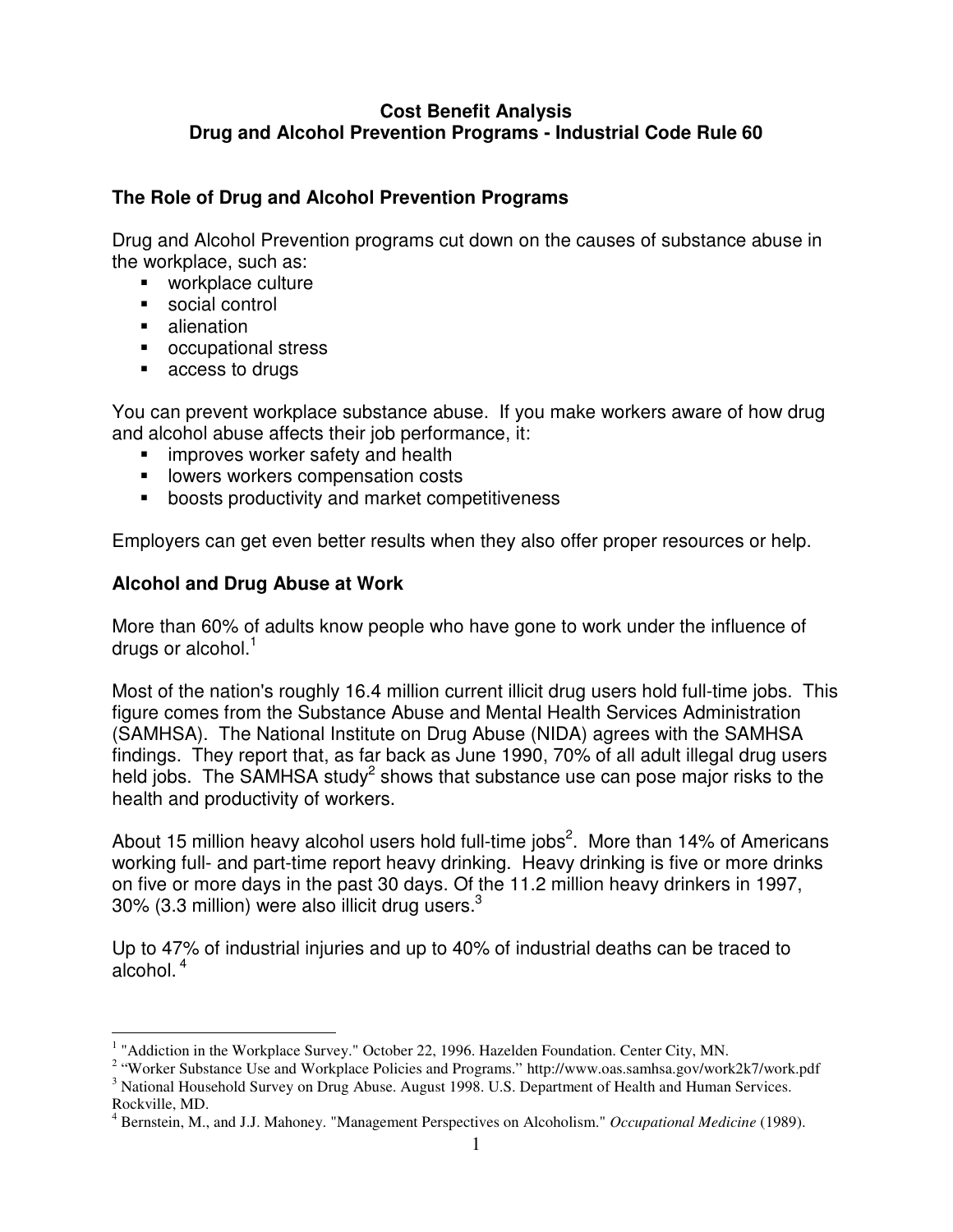## **Costs and Workplace Impact of Substance Abuse**

The economic and human costs of drug and alcohol use are shocking. Many studies show that substance abuse has a negative effect on the workplace. It lowers productivity and causes:

- more accidents
- more absences
- **higher turnover**
- higher medical costs

These statistics show the impact of substance abuse at work:

- The National Institute of Health reported in 1992 that alcohol and drug abuse cost the U.S. economy \$246 billion.
	- $\circ$  A 1990 study found that problems caused by the use of alcohol and other drugs cost American businesses about \$81.6 billion (in 1990 dollars) in lost productivity.
	- $\circ$  These costs were due to premature death (\$37 billion) and illness (\$44 billion).
	- $\circ$  86% of these combined costs were credited to drinking<sup>5</sup>.
- According to the Ohio Bureau of Workers Compensation, up to 47% of industrial injuries and 40% of industrial deaths can be traced to alcohol and other drugs.
	- $\circ$  Users are 3 4 times more likely to be involved in workplace accidents
	- $\circ$  Users are 5 times more likely to file a workers' compensation claim
	- $\circ$  In 2007, the average cost per workplace injury was \$43,000 $^{\circ}$
- According to results of a NIDA-sponsored survey, drug-using employees are:
	- $\circ$  2.2 times more likely to ask for early dismissal or time off
	- $\circ$  2.5 times more likely to be absent eight days or more
	- $\circ$  3 times more likely to be late for work
	- $\circ$  5 times more likely to file a workers' compensation claim<sup>7</sup>

A survey of callers to the national cocaine helpline showed that:

- 75% reported using drugs on the job.
- 64% said that drugs badly affected their job performance.
- 44% sold drugs to other employees.
- $18\%$  had stolen from co-workers to support their drug habit.<sup>8</sup>

Alcoholism causes roughly 500 million lost workdays each year.<sup>9</sup>

 5 Substance Abuse and Mental Health Statistics Sourcebook, 5/95, p.3. Substance Abuse and Mental Health Services Administration, U.S. Department of Health and Human Services. Rockville, MD.

<sup>6</sup> National Safety Council. *Estimating the Cost of Unintentional Injuries*.

<sup>&</sup>lt;sup>7</sup> Backer, T.E. Strategic Planning for Workplace Drug Abuse Programs, p. 4. National Institute on Drug Abuse. Rockville, MD. 1987.

<sup>8</sup> National Cocaine Helpline. "1-800-COCAINE." Summit, NJ. 1987.

<sup>&</sup>lt;sup>9</sup> "Treatment is the Answer: A White Paper on the Cost-Effectiveness of Alcoholism and Drug Dependency

Treatment." National Association of Treatment Providers. Laguna Hills, CA. March, 1991.